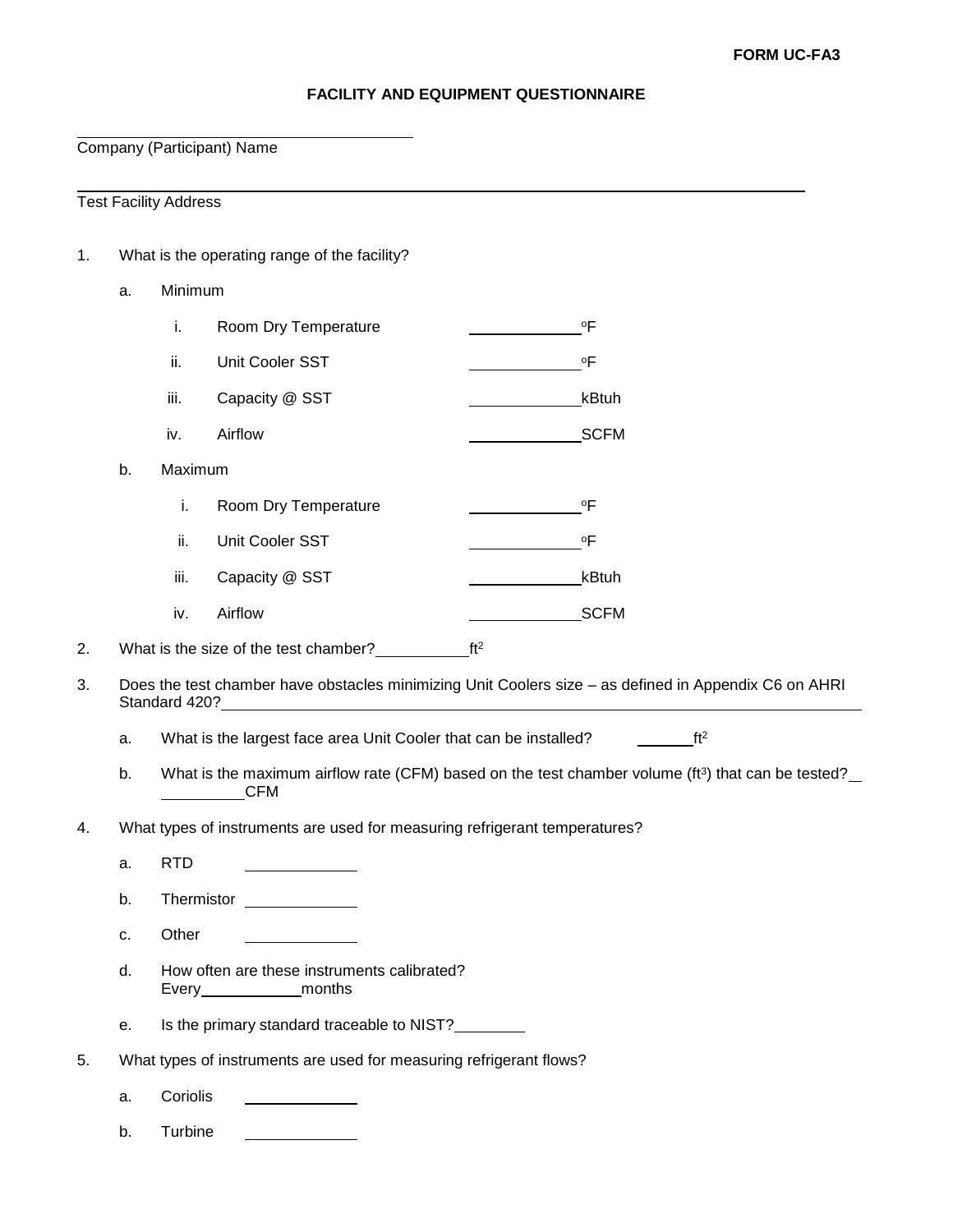## **FORM UC-FA3**

- c. Ultrasonic
	- d. Other
	- e. How often are these instruments calibrated? Every\_\_\_\_\_\_\_\_\_\_\_\_\_\_\_\_months
	- f. Is the primary standard traceable to NIST?
- 6. What types of instruments are used for measuring refrigerant pressure?
	- a. Transducer \_\_\_\_\_\_\_\_\_\_\_\_\_\_
	- b. Gauge  $\begin{aligned} \mathcal{L}_{\text{max}}(\mathcal{L}_{\text{max}}) = \mathcal{L}_{\text{max}}(\mathcal{L}_{\text{max}}) \end{aligned}$
	- c. Other
	- d. How often are these instruments calibrated? Every\_\_\_\_\_\_\_\_\_\_\_\_\_\_\_months
	- e. Is the primary standard traceable to NIST?
- 7. What types of instruments are used for measuring liquid pressure?
	- a. Transducer \_\_\_\_\_\_\_\_\_\_\_\_\_\_
	- b. Gauge  $\begin{array}{c} \begin{array}{c} \begin{array}{c} \begin{array}{c} \end{array} \\ \end{array} \end{array} \end{array} \end{array} \end{array} \end{array} \begin{array}{c} \begin{array}{c} \begin{array}{c} \end{array} \\ \end{array} \end{array} \begin{array}{c} \begin{array}{c} \end{array} \end{array} \end{array} \end{array} \begin{array}{c} \begin{array}{c} \begin{array}{c} \end{array} \\ \end{array} \end{array} \end{array} \begin{array}{c} \begin{array}{c} \begin{array}{c} \end{array} \end{array} \end{array} \begin{array}{c}$
	- c. Other
	- d. How often are these instruments calibrated? Every\_\_\_\_\_\_\_\_\_\_\_\_\_\_\_months
	- e. Is the primary standard traceable to NIST?
- 8. What types of instruments are used for measuring liquid temperatures?
	- a. RTD
	- b. Thermistor \_\_\_\_\_\_\_\_\_\_\_\_\_\_
	- c. Other
	- d. How often are these instruments calibrated? Every\_\_\_\_\_\_\_\_\_\_\_\_\_\_\_\_months
	- e. Is the primary standard traceable to NIST?
- 9. What types of instruments are used for liquid flows?
	- a. Coriolis
	- b. Turbine
	- c. Orifice
	- d. Magnetic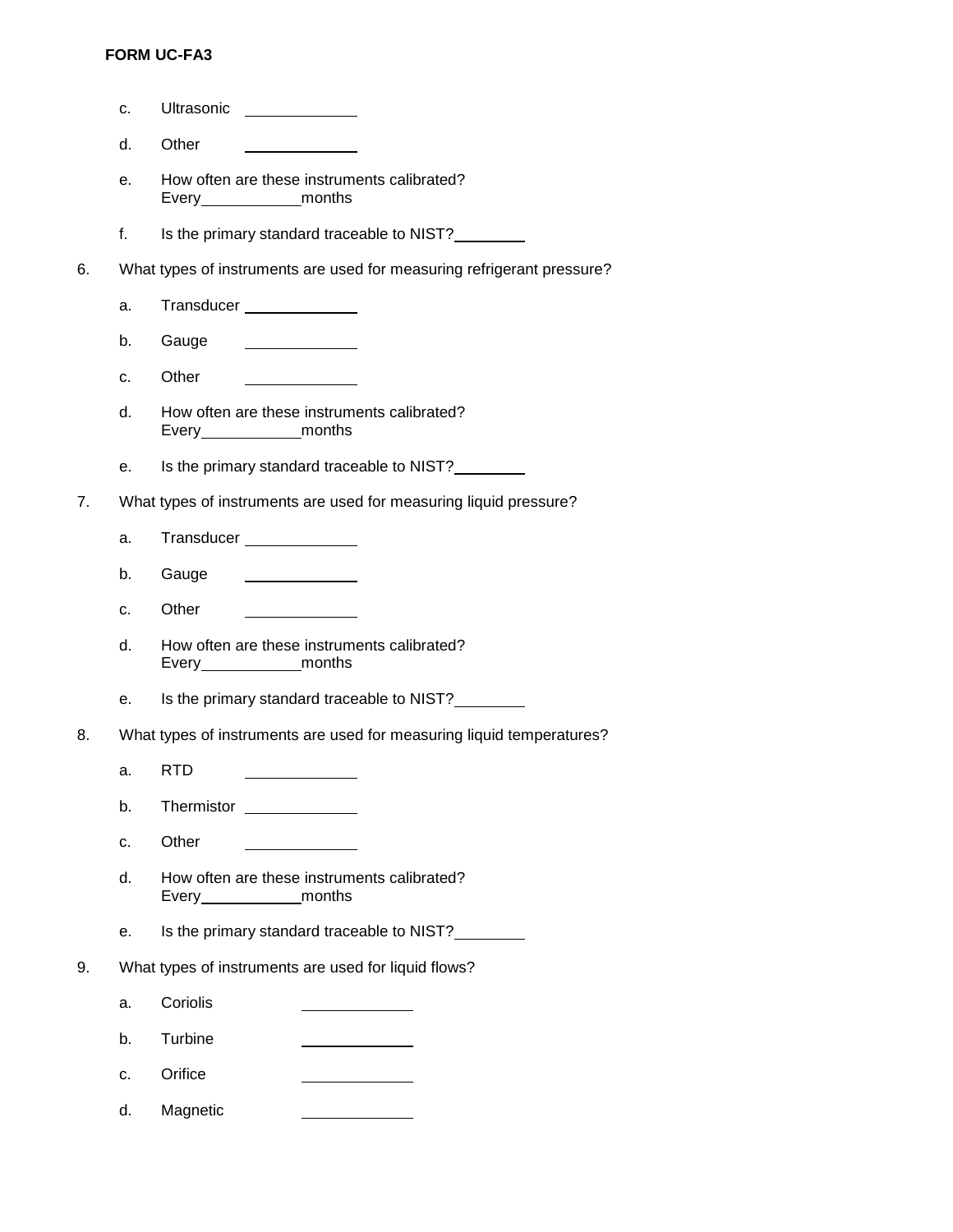- e. Venturi
- f. How often are these instruments calibrated? Every\_\_\_\_\_\_\_\_\_\_\_\_ months
- g. Is the primary standard traceable to NIST?
- 10. How are the refrigerant properties required to calculate Unit Cooler capacity determined?
	- a. Software

If so, what software package is utilized and what version?

b. Reference Text

If so, what reference text is being utilized and what version?

- 11. What types of instruments are used for measuring motor power?
	- a. Transducer
	- b. KW Meter
	- c. Other
	- d. How often are these instruments calibrated? Every months
	- e. Is the primary standard traceable to NIST?
- 12. Does the test chamber have means for adding moisture in the room for wet testing?
	- a. How will moisture be supplied to the room?
	- b. How will relative humidity be measured?
- 13. Does the refrigeration loop circulate oil?
	- a. If yes, how will the refrigeration oil be removed?
	- b. If yes, how will the oil concentration be measured?

14. How long does it take to install a unit for test (fully instrumented)?

a. Direct Supervision Man-Hours

Persons Hours